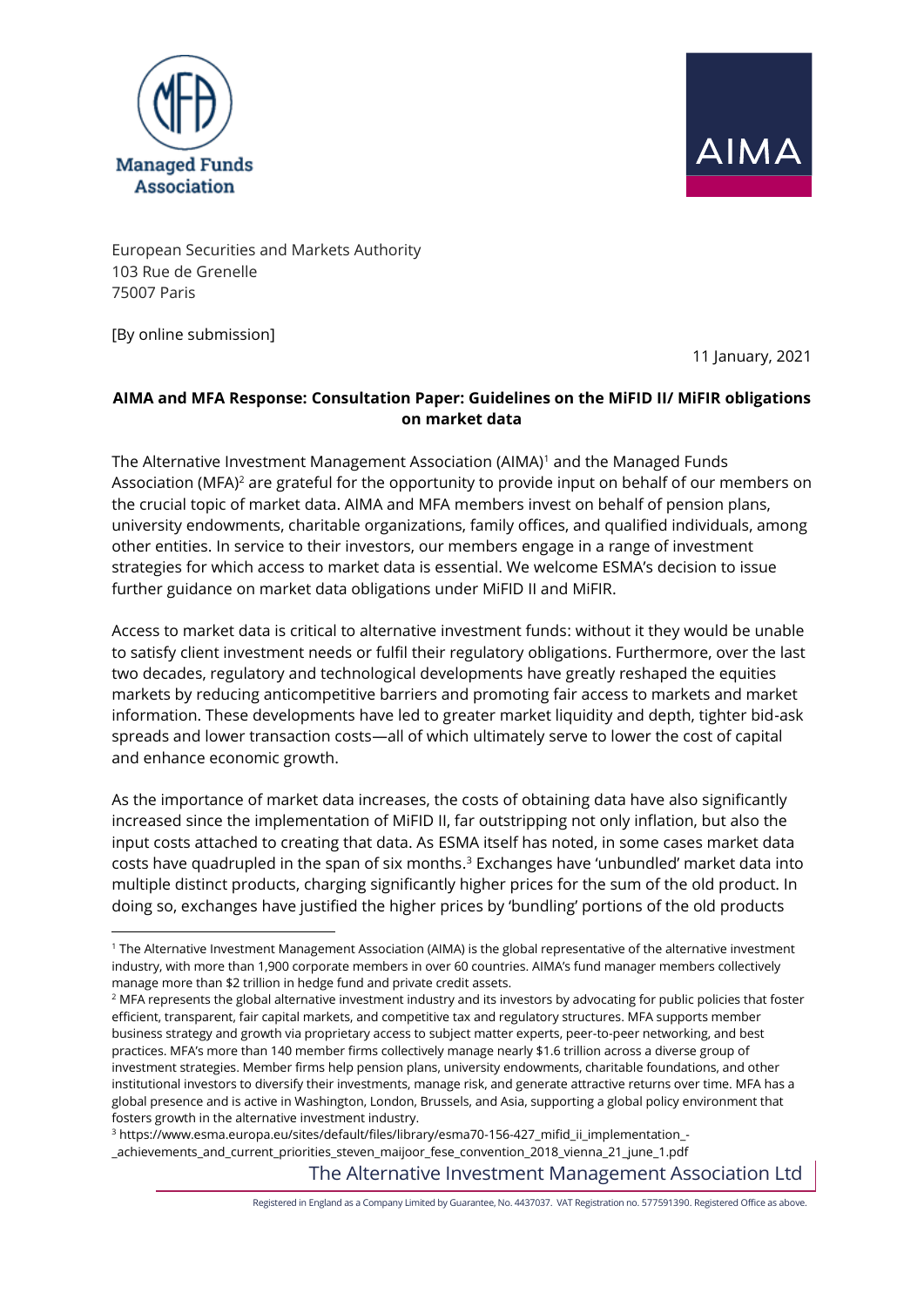



with newer products or services that members may not necessarily want or need. Also driving up costs are market data providers' convoluted licensing agreements and complex data usage audits, which can result in steep fines for our members.

Trading venues are in the unique position of being able to provide market data (i.e., trade and order data) generated on their platform with the least latency. As such, current market dynamics allow trading venues and, to a lesser extent, market data providers, to extract revenues from investment managers that outstrip the costs involved in creating and disseminating market data. This poses a serious risk to the proper functioning of capital markets. Exchanges hold disproportionate market power over market data generated from orders and trades conducted on their venues.

Because of these monopolistic characteristics, market data costs (the market data pricing, licensing practices, definitions, audit procedures and connectivity fees) must be subject to regulatory oversight. Rigorous supervision of the entire market data business, as well as contiguous markets and products where the search for revenue could shift once there is increased scrutiny of market data sales, is crucial in order to maximize the economic benefits of financial marketplaces.

ESMA's decision to issue further guidance on market data obligations is well timed. We are broadly supportive of the proposed guidelines, which represent a step in the right direction. The issues surrounding market data cannot be solved by transparency alone. We would also stress the need for active enforcement of the guidelines. ESMA should be wary of trading venues or market data vendors interpretation of the proposed guidelines, ensuring they do not run counter to ESMA's intent.

We would like to thank ESMA for its actions on this critical issue, and we look forward to helping safeguard fair, efficient, and competitive capital markets.

Respectfully submitted,

/s/ Adam Jacobs-Dean /s/ Jennifer W. Han Adam Jacobs-Dean Managing Director, Global Head of Markets, Governance and Innovation Alternative Investment Management Association Jennifer W. Han Managing Director & Counsel, Regulatory Affairs Managed Funds Association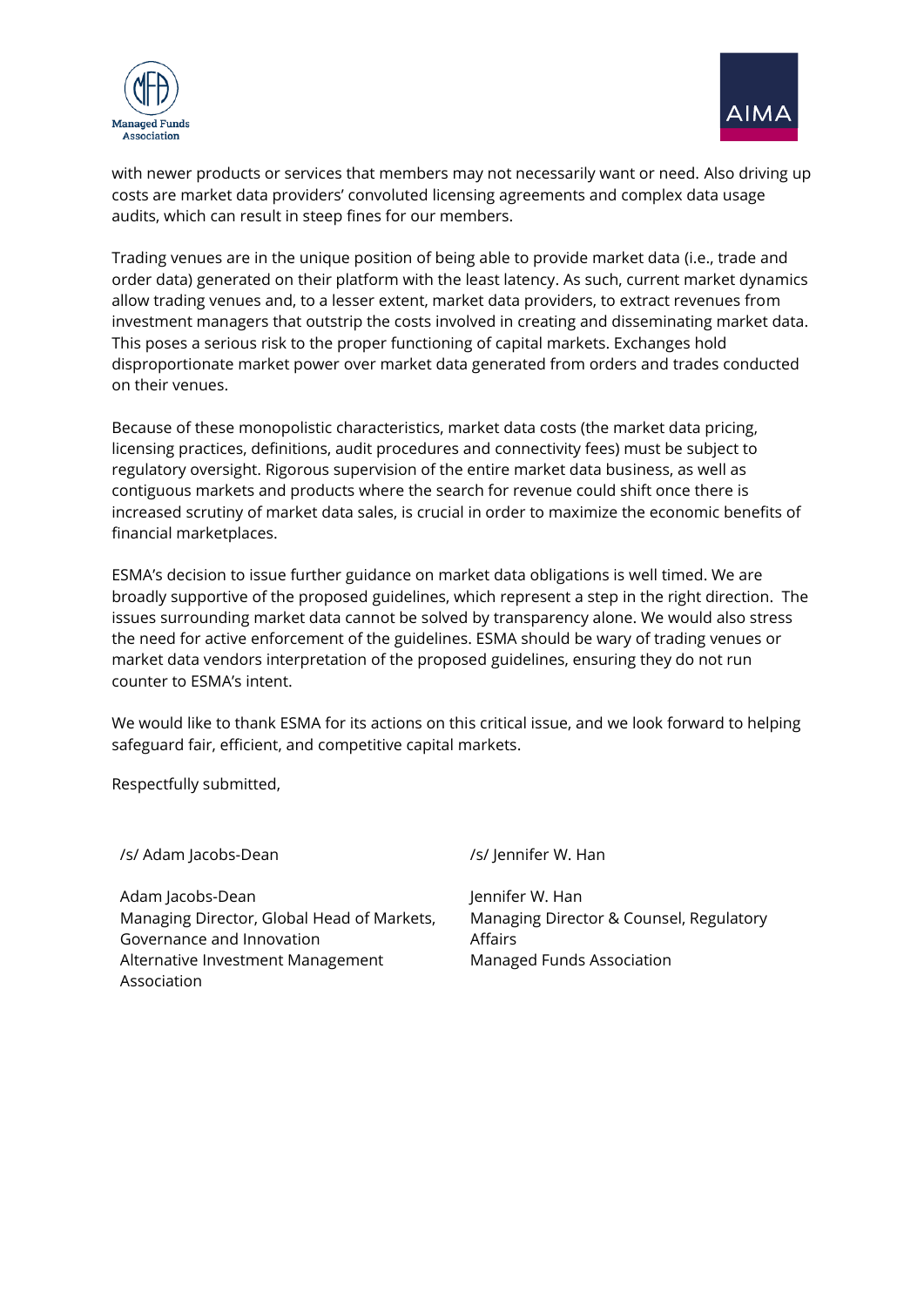



### **10.1 Annex I Summary of questions**

### **Question 1: What are your views on covering in the Guidelines also market data providers offering market data free of charge for the requirements not explicitly exempted in the Level 2 requirements?**

We would support such an action. Even if a market data provider offers data free of charge, unless they were covered by the proposed guidelines, they could still theoretically do so on a discriminatory basis. This would clearly violate the spirit of the market data regulatory framework and impair proper market function. We support any actions to ensure that the provision of market data—free or not—is regulated in an equitable and thorough manner.

#### **Question 2: Do you agree with Guideline 1? If not, please justify.**

We welcome ESMA's action on this matter. As ESMA is aware, the methodologies used to set the price of market data can often be opaque, giving market data providers wide latitude to determine what constitutes a 'reasonable' price. This also impairs the ability of investment managers to accurately compare costs between market data providers.

We understand that market data fee increases are starting to have a material impact on some firms by causing those firms to modify their strategies in order to decrease costs from proprietary market data fees. This is particularly true for small to mid-size firms as market data fees represent a larger share of these firms' operating costs, and challenge them to compete with larger firms. Furthermore, given that market participants have best execution and/or fiduciary obligations to their clients, they must obtain quotes and prices from exchanges, irrespective of cost if they want to stay in business, compliant with legal and regulatory requirements, and/or implement certain investment strategies. Data is used both to determine what order to make, when to execute, where to execute and to confirm and document best execution.

We would caution that increased transparency alone will not be enough to ensure reasonable market data costs. Trading venues effectively act as natural monopolies, and our members will often have no choice but to use their services and purchase their data. The normal dynamics of market competition do not apply, even if a member was to determine that the trading venue was not offering their data at a reasonable cost, they could not take their patronage elsewhere. It is imperative that the national competent authorities (NCAs) actively review the methodologies published by market data providers and take steps to ensure that the data are being offered on a reasonable commercial basis (RCB).

### **Question 3: Do you think ESMA should clarify other aspects of the accounting methodologies for setting up the fees of market data? If yes, please explain.**

N/A

**Question 4: With regard to Guideline 2, do you think placing the burden of proof, with respect to non-compliance with the terms of the market data agreement, on data providers can address the issue? Please provide any other comments you may have on Guideline 2.**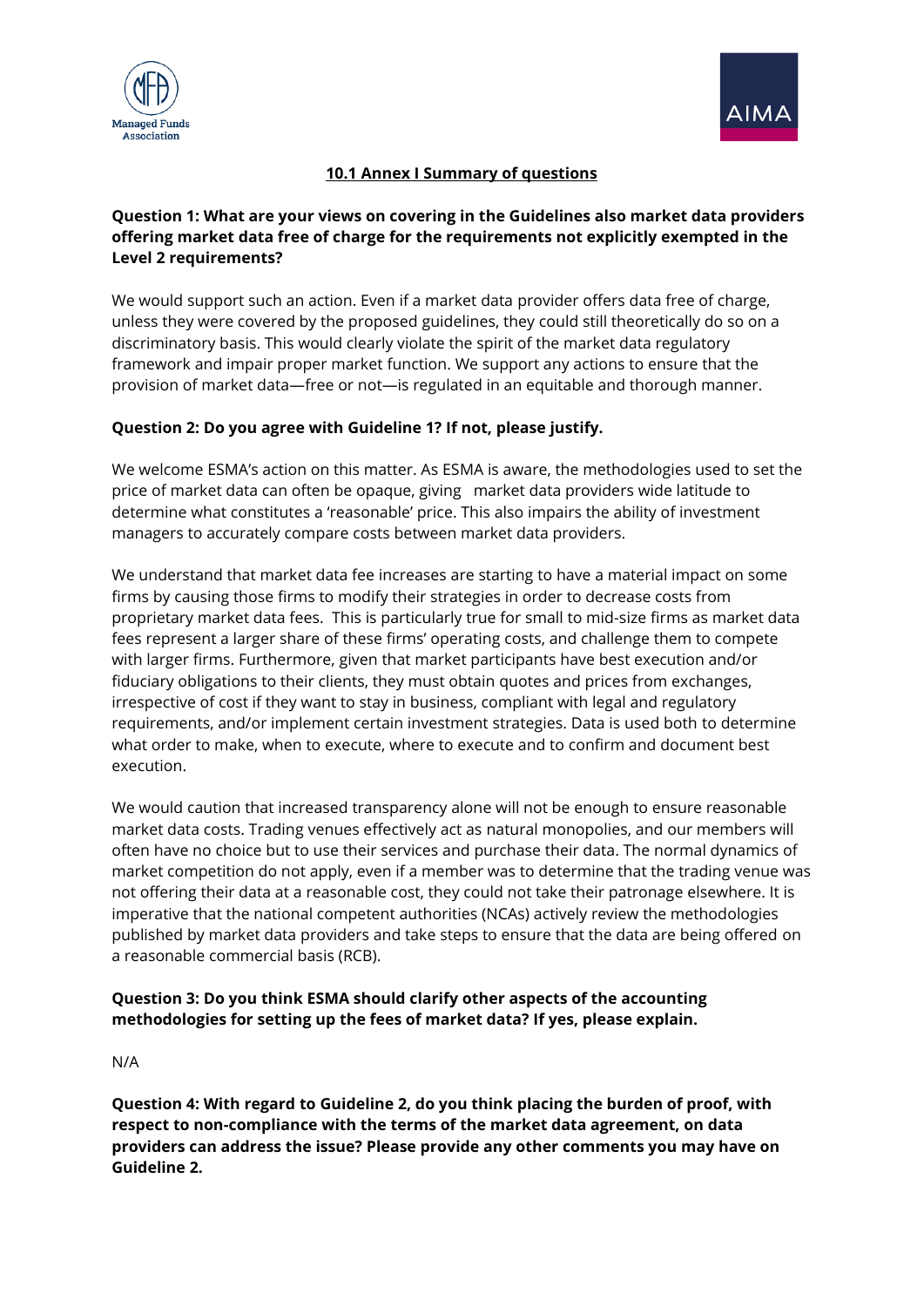



AIMA and MFA strongly support ESMA's proposal to put the burden of proof on market data providers. Audits are often intrusive and burdensome, undertaken in a spirit of trying to find reasons to penalise customers. The contracts governing the use of market data are often overly complex, and our members can find themselves paying steep fines for unintentional technical violations. Our members can be left with no recourse for unfair findings and punitive fees as they risk exchanges disconnecting market data feeds which would jeopardize the licensee's business. This is especially problematic as exchanges use ambiguous and vague definitions in their market data licensing contracts, which allow auditors to easily cite unauthorized data usage and charge backpay and interest. Such predatory practices involving audits to extract greater market data revenue from market participants emerged with excessive pricing.

# **Question 5: Do you consider that auditing practices may contribute to higher costs of market data? Please explain and provide practical examples of auditing practices that you consider problematic in this context. Such examples can be provided on a confidential basis via a separate submission to ESMA.**

Yes. Market data contracts tend to be highly complex, requiring investment managers to spend considerable resources ensuring they are in full compliance. This is especially problematic as exchanges use ambiguous and vague definitions in their market data licensing contracts, which allow auditors to easily cite unauthorized data usage and charge backpay and interest. We commonly hear of incidents where differences in interpretation of licensing agreements result in stiff penalties (that exceed any revenue lost on the part of the market data provider). Our members inform us that audits can often be very aggressive, with the clear intent of trying to 'catch' our members straying from the exact letter of their usage agreements. For instance, one member had a stock ticker in the lobby of their office; it served a purely decorative function. They were informed that they would need to pay additional fees for the ticker, since it could be seen by anyone in the lobby.

As firms need exchange market data, they have little choice but to sign the exchange market data licensing contracts and accept all terms as-is. There is no recourse for unfair findings and punitive fees as they risk exchanges disconnecting market data feeds which would jeopardize the licensee's business. While our members make every effort to comply with their data usage agreements, at present the opacity of those agreements, coupled with the aggressiveness of data usage audits, adds a significant resource burden for our members.

#### **Question 6: Do you agree with Guideline 3? If not, please justify, by indicating which parts of the Guideline you do not agree with and the relevant reasons.**

Yes, we welcome the move to improve clarity in terms of customer categorisation. We would also suggest ESMA consider proposing a means by which customers can appeal their classification. Ideally, customers would be given the chance to appeal within a reasonable timeframe of being informed of their classification, and market data providers would be required to provide an explanation for their decision on that appeal. This is particularly important for existing customers, who run the risk of being informed that their classification has changed mid-contract and find themselves paying higher fees than initially agreed upon.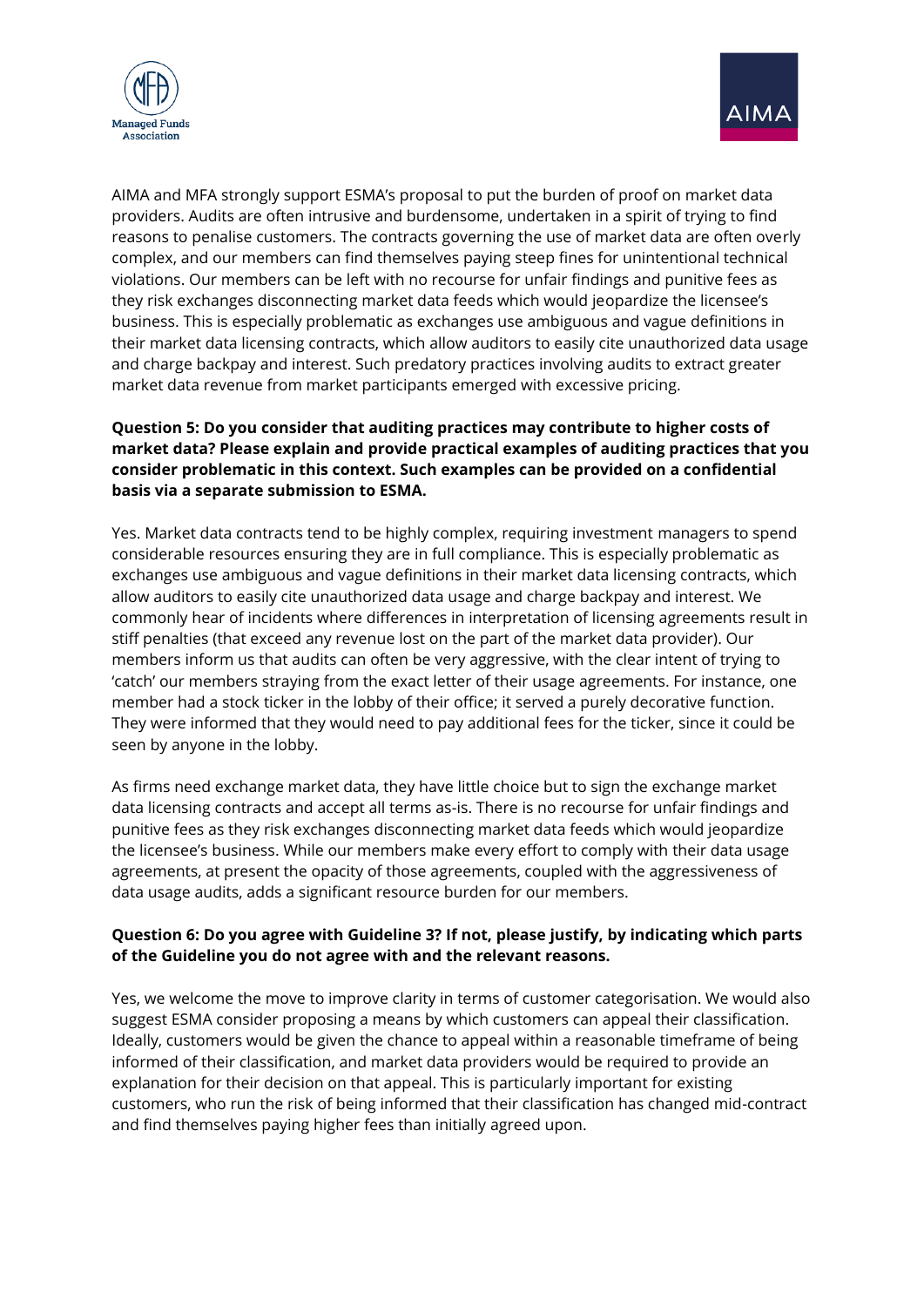



# **Question 7: Do you agree with the approach taken in Guideline 4? If not, please justify, also by providing arguments for the adoption of a different approach.**

Yes, we support the proposal to ensure that a single customer has a single classification.

#### **Question 8: Do you agree with Guideline 5? If not, please justify.**

Yes. Similar customers should receive similar treatment. We see no valid reason why this should not be the case.

#### **Question 9: Do you think that ESMA should clarify other elements of the obligation to provide market data on a non-discriminatory basis? If yes, please explain.**

ESMA may wish to set out the enforcement mechanics it envisages for the guideline, in order to make sure that it is applied across the market.

#### **Question 10: Do you agree on the interpretation of the per user model provided by Guideline 6? If not, please justify and include in your answer any different interpretation you may have of the per user model and supporting grounds.**

Yes. As ESMA notes, the current situation, in which the same user can be charged for the same data simply because they choose to access it on more than one device, is not reasonable. ESMA's proposal to base fees on user identifications is reasonable. Indeed, it is the standard for almost all digital services. When one subscribes to a newspaper online one does not pay for every device used to read the paper.

We also welcome ESMA's proposal to allow data usage netting. While we recognise the implementation of the proposal will require a fair amount of infrastructure, we believe that our members will find it of value. Again, we agree with ESMA that it is not reasonable for a customer to be charged multiple times for the same data.

### **Question 11: Do you agree with Guideline 7? If not, please justify. In your opinion, are there any other additional conditions that need to be met by the customer in order to permit the application of the per user model or do you consider the conditions listed in Guideline 7 sufficient to this aim? Please include in your answer the main obstacles you see in the adoption of the per user model, if any, and comments or suggestions.**

We believe the current conditions are fair. However, we would like to see guidance on how often customers would be expected to provide user numbers to the market data providers. In order to ensure that this requirement does not become unduly burdensome, we suggest that such reports be made quarterly.

We do not support the addition of any further conditions, as doing so would perforce restrict the value of the proposed Guideline.

### **Question 12: Do you agree with Guideline 8? If not, please justify also by indicating what are the elements making the adoption of the per user model disproportionate and the reasons hampering their disclosure.**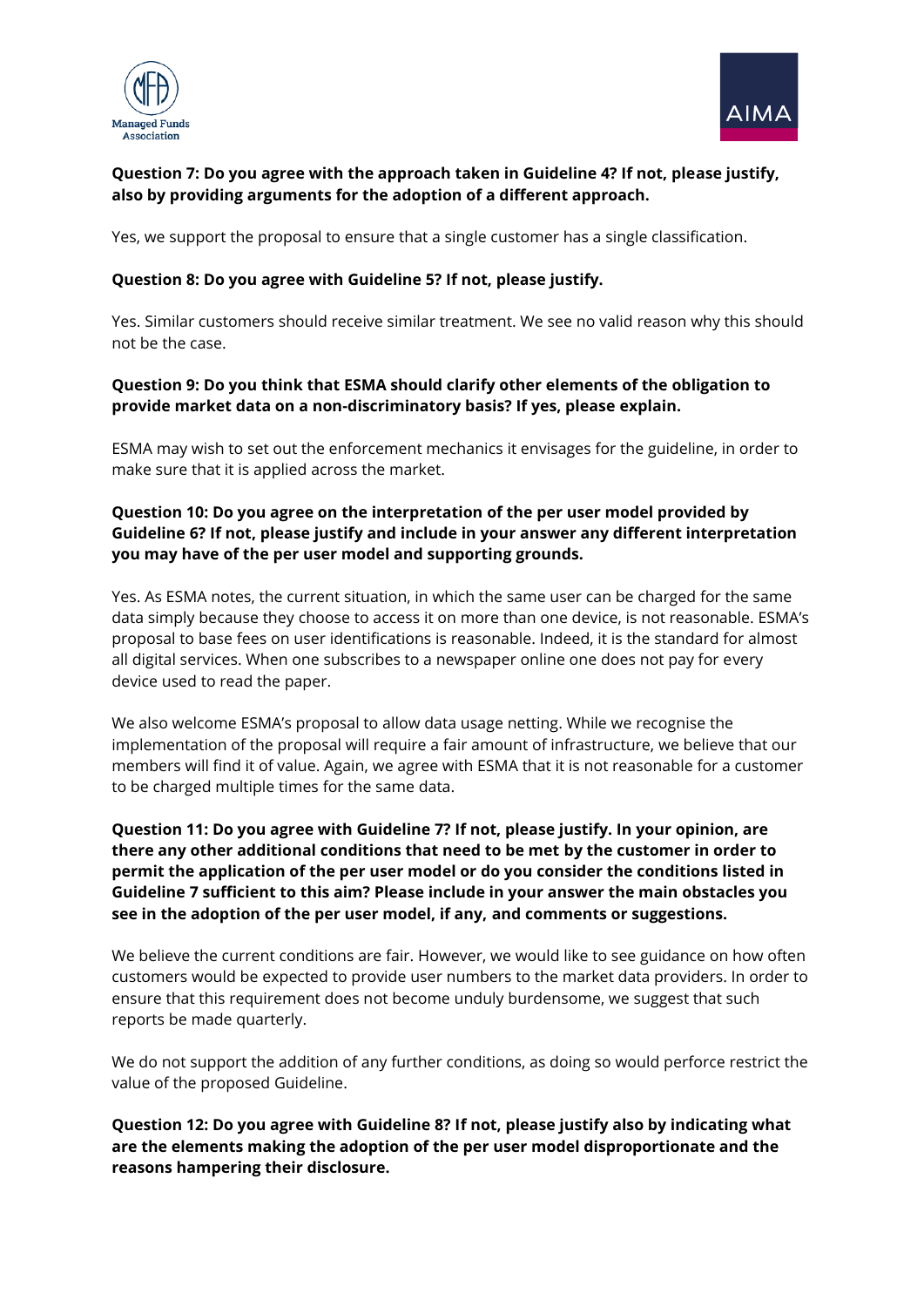



Yes, although we believe that customers should have the right to appeal the decision within a reasonable timeframe. Additionally, market data providers should be required to give a written explanation of their decision based on that appeal.

# **Question 13: Do you think ESMA should clarify other elements of the obligation to provide market data on a per user fees basis? If yes, please explain.**

N/A

#### **Question 14: Do you agree with Guideline 9? If not, please justify.**

Yes. Product bundling, the act of requiring customers to pay for data they do not want in order to access data they need, is not a reasonable practice. It adds undue costs to investment managers, limiting the resources they can devote to such matters as risk management, investment due diligence, and investor relations. We would note there are also clear profit incentives for exchanges to unbundle services previously purchased together, increasing the complexity of product offerings, and to group (for public and regulatory reporting purposes) profit and loss for multiple exchange functions such as trading, surveillance and other technology-based services. This forces our members to buy new products to access the same data they were already using. We strongly support venues and vendors offering data products better tailored to market participants specific needs.

### **Question 15: Do you think ESMA should clarify other elements in relation to the obligation to keep data unbundled? If yes, please explain.**

N/A

### **Question 16: Do you agree with Guideline 10 that market data providers should use a standardised publication format to publish the RCB information? If not, please justify.**

Yes. Standardisation will promote transparency. We would caution ESMA, however, that such transparency will not by itself change the dynamics of the market. Trading venues possess natural monopolies on the data they produce. Even if our members were to disagree with their RCB calculations, they may not be able to purchase the data they need from another supplier. We believe the price of market data and connectivity must be based on the efficient costs of producing and distributing the market data (as opposed to the value market participants derive from market data) with a reasonable mark-up. Therefore, we would urge ESMA to see Guideline 10 as simply a first step in ensuring that market data is provided on an RCB.

### **Question 17: Do you agree with the standardised publication template set out in Annex I of the Guidelines and the accompanying instructions? Do you have any comments and suggestions to improve the standardised publication format and the accompanying instructions?**

At present we have no objections to the proposed template.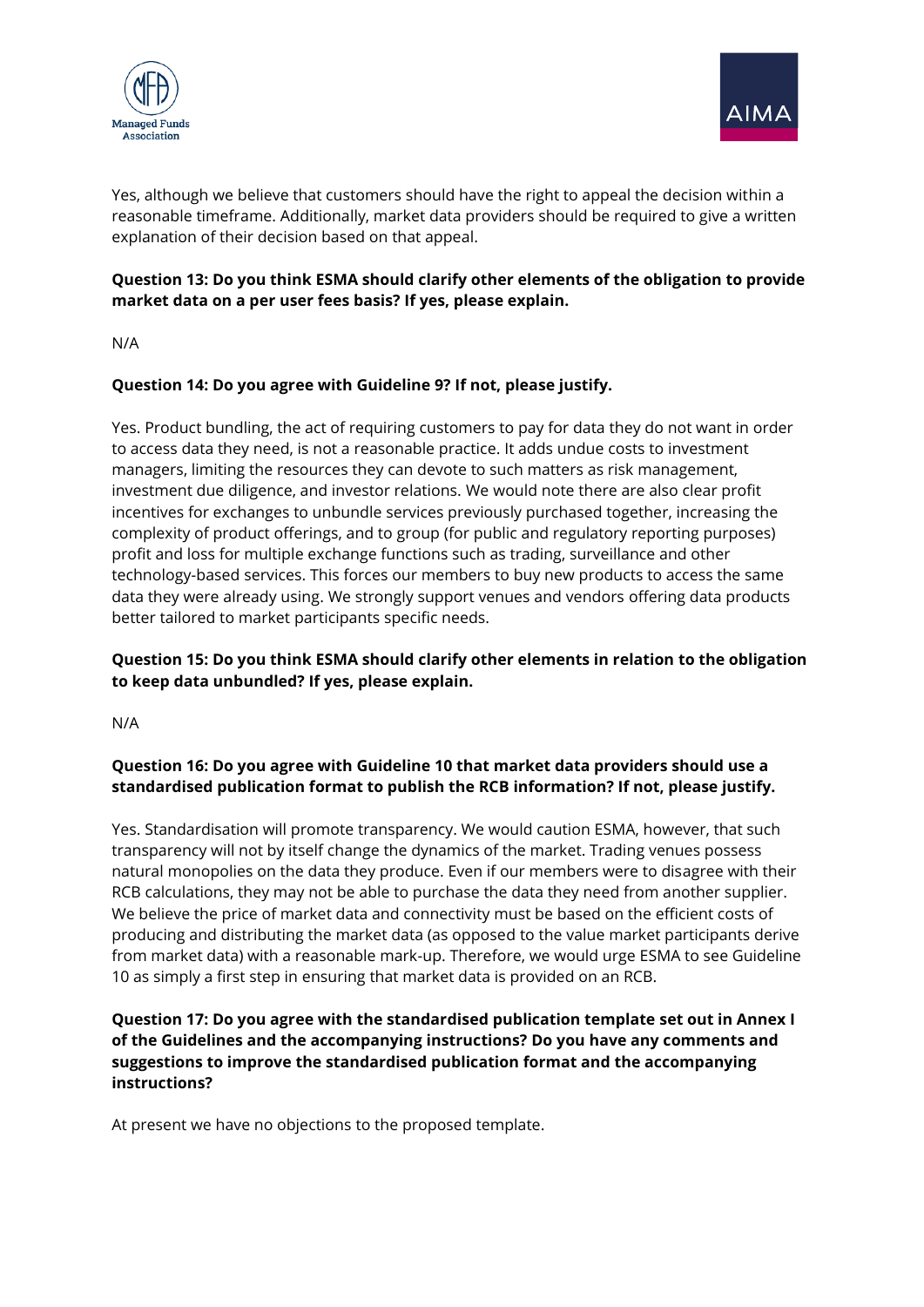



# **Question 18: Do you agree with the proposed definitions in Guideline 11? In particular, do they capture all relevant market uses and market participants? If not, please explain.**

We have no objections to the proposed definitions. We believe contract definitions, terms, and policies should be specific and avoid overly broad or general terms.

**Question 19: Is there any other terminology used in market data policies that would need to be standardised? If yes, please give examples and suggestions of definitions. Question 20: Do you agree with Guideline 12? If not, please justify.** 

N/A

**Question 21: Do you think there is any other information that market data providers should disclose to improve the transparency on market data costs and how prices for market data are set? If yes, please provide suggestions.** 

N/A

### **Question 22: Do you agree with Guideline 13? If not, please justify.**

We strongly support this proposal. The processes around data usage audits should be as transparent as possible, and customers should be informed of them at the first possible instance. We found that it is not uncommon for licensees to have incorrect understandings of the license agreements due to the divergence in licensing practices and vagueness in terms, and to be asked to pay fees retroactively along with monthly interest fees (at sometimes non-market rates) on retroactive payments. Based on a small sample of members, firms spend an average of 30 business days of employee time per audit in relation to addressing and responding to a market data licensing audit. These are resources better spent in other areas rather than attempting to comply with convoluted audit requirements.

**Question 23: Which elements for post- and pre-trade data publication should be required? In particular, are flags a useful element of the publication? Should there be any differences between the different types of trading systems? Is the first best bid and offer sufficient for the purpose of delayed pre-trade data publication?** 

N/A

**Question 24: Which use cases of post- and pre-trade delayed data are relevant to you as a data user? What format of data provision is necessary for these use cases, and especially for pre-trade delayed data?** 

We agree with ESMA that any data provided should be in a standardised, machine-readable format.

**Question 25: Do you agree with the definitions of data-distribution and value-added services provided in Guideline 16? Please explain.**